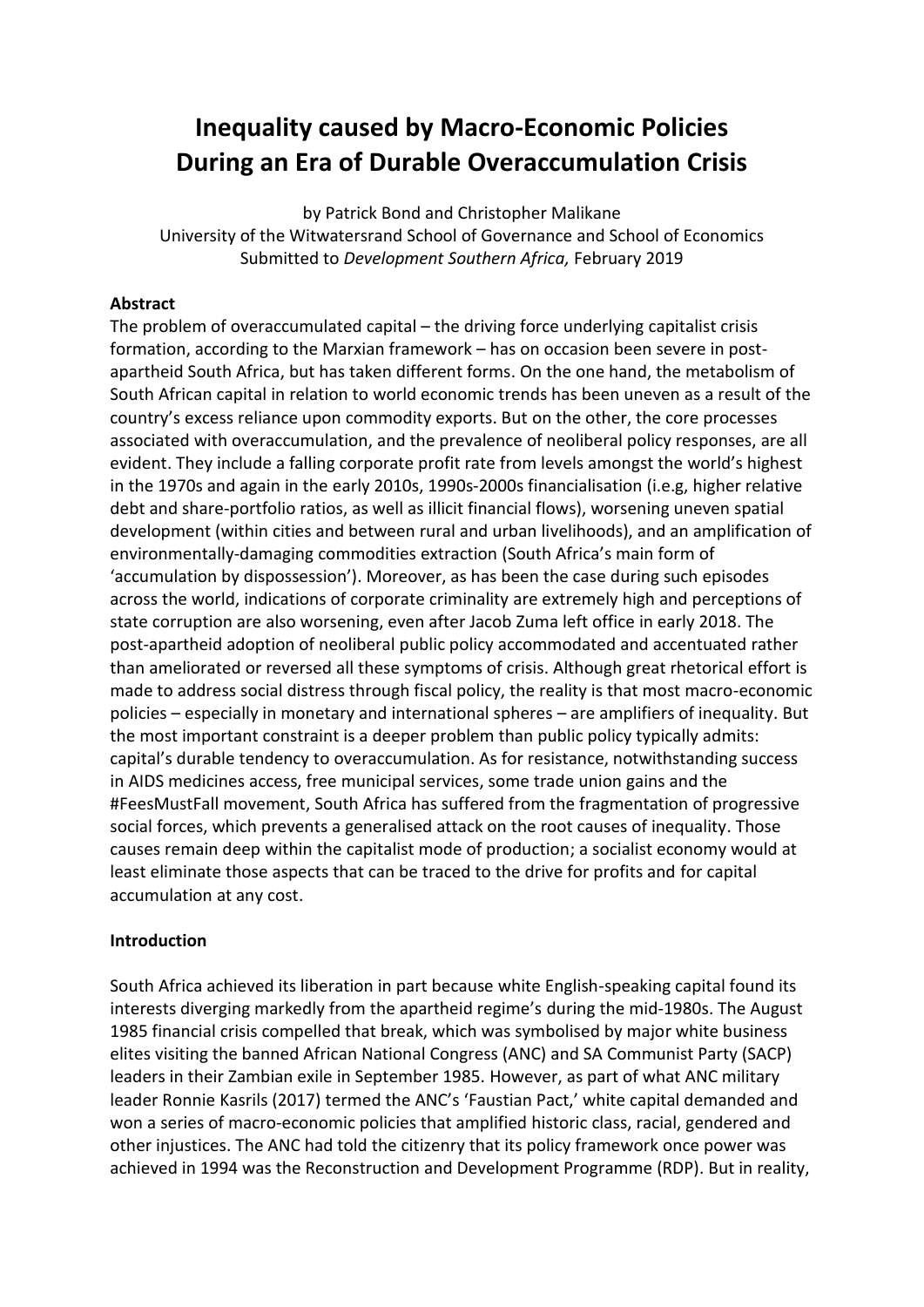the subsequent macro-economic policies as well as micro policies in each of the developmental or social policy arenas were either neoliberal (market oriented) or provided merely tokenistic relief to the poorest (Bond and Khosa 1999, Bond 2014a). Corporate profit rates initially recovered as tax rates fell rapidly, and at the same time the state began doling out increased welfare grants (albeit in the range of \$25-35/month for raising a child, and declining over time in real terms), or a modicum of free basic services (typically worth approximately \$10/month).

The adoption of neoliberal macro-economic policies that gradually undermined the majority's living conditions prevailed under the regimes of Nelson Mandela (1994-99), Thabo Mbeki (1999-2008), Kgalema Motlanthe (2008-09 as caretaker for eight months), Jacob Zuma (2009-18) and Cyril Ramaphosa (2018-present). Globally, too, most national regimes had adopted neoliberal macro-economic policies, occasionally augmented by welfare policies grudgingly approved by the Bretton Woods Institutions (Bond 2003). What is extraordinary in South Africa, though, is that this condition is maintained by what is often rhetorically-radical African nationalist rule, turbulent though it has been (two presidents – Mbeki in 2008 and Zuma in 2018 – were victims of palace coups in large part because of growing social unrest). Using both coercion and consent, the ANC leaders have suppressed the energies of a working class often judged the world's most militant (World Economic Forum 2017), along with radical social movements and community protesters alike (Runciman et al 2017).

With protests remaining fragmented and single-issue in nature, the single most and embarrassing feature of post-apartheid political economy – perhaps aside from Mbeki's AIDS denialism and the post-apartheid era's systemic, clumsy bouts of corruption – may well be the fact that South Africa became the world's most unequal country, overtaking Brazil, after 1994 (World Bank 2016). Likewise, Johannesburg is considered the world's most unequal city (*Euromonitor* 2017). There are various ways to bean-count South African inequality, with the Gini Coefficient on income measured at 0.63 in 2015 (IMF 2018a). But consider income inequality drawn only from the 'market,' i.e. before any state spending on cash grants to poor, disabled and elderly residents is included, in the form of welfare or other pecuniary and non-pecuniary transfers. In this category, the Bank (2014) measured South Africa's Gini coefficient at 0.77. This estimate has been regularly repeated by international and local Bank consultants (e.g. Woolard, Metz and Inchauste 2015).

But in South Africa that assumption cannot be sustained. For example, state spending would tend to drop the Gini coefficient and in South Africa, welfare cash grants are means-tested. Nevertheless, during the first decade of implementation, social-grant spending became more regressive over time, with a lower share directed to the poorest (van der Berg 2009, 12). But even more disturbingly, the South African state is 'captured' by or generally friendly to corporate capital and the most influential, wealthiest strata, hence biasing the overall state budgets much more towards elites than in other societies (Bond 2015). The Bank (2016) concedes that in South Africa, the highest-earning 1 percent increased their take of national income to 20 percent by 2002, from just 11 percent in 1991.

One reason the elites have gained such extraordinary wealth since the end of apartheid is that although political corruption is average in international terms - South Africa ranks 73rd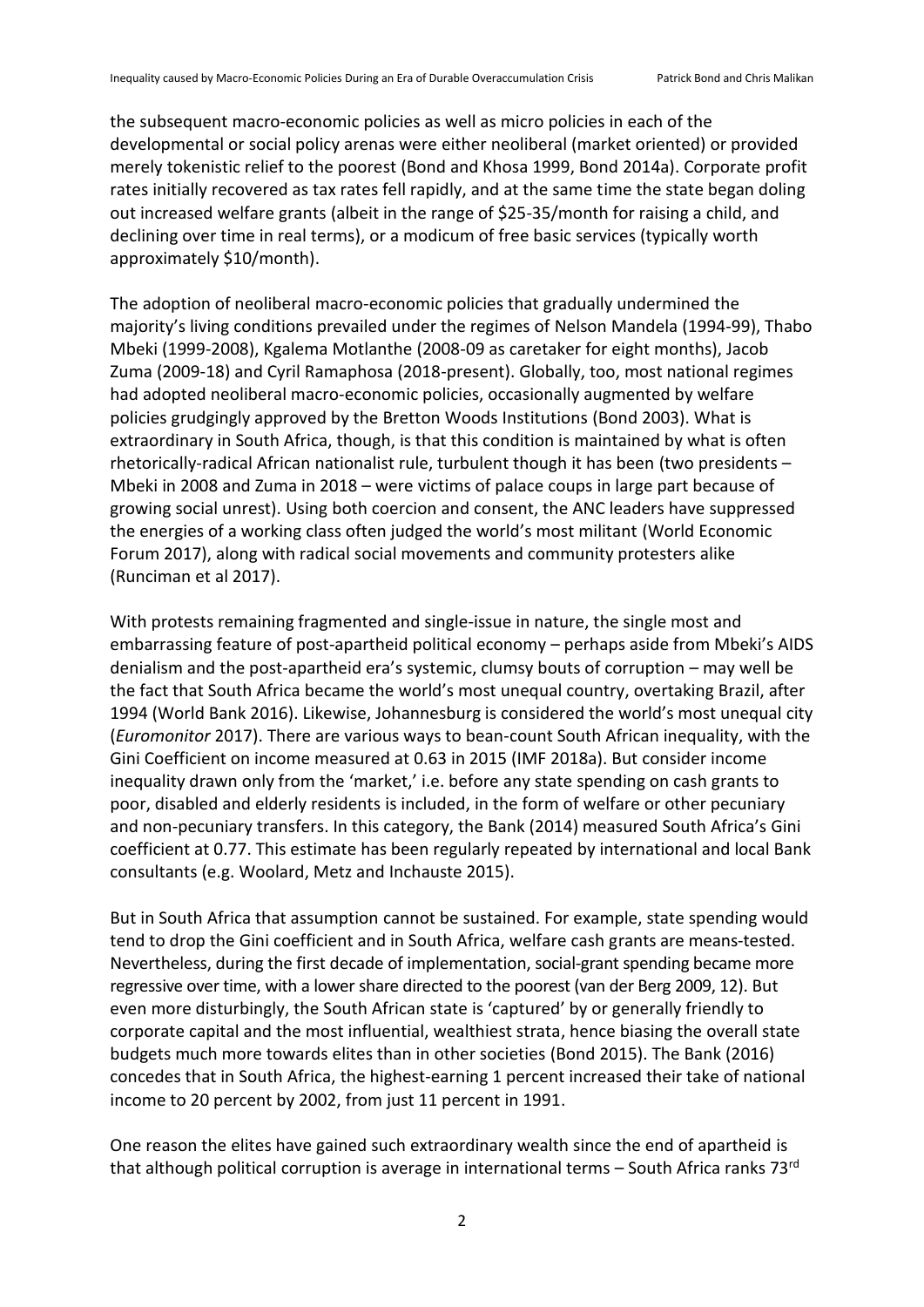in the latest Transparency International (2019) corruption perceptions index, worsening slightly from 71<sup>st</sup> least corrupt in 2017 (and 23<sup>rd</sup> in 1994) – the PwC (2018) economic crime report continues to rate Johannesburg-Cape Town-Stellenbosch-Durban *corporate* sector as "world leader in money*-*laundering, bribery and corruption, procurement fraud, asset misappropriation, and cybercrime*"* (Hosken 2014, FM Fox 2014). The Steinhoff business empire's collapse in 2017 followed by a major regional bank (VBS) only confirmed how weak financial regulation at Treasury and the SA Reserve Bank had become. To illustrate the systemic lack of accountability in fiscal and financial policies and the conniving role of major accountancy firms, fraud in state procurement contracts is the single largest state expenditure annually. Leading Treasury official Kenneth Brown estimated in 2016 that vast shares of the annual tender budget are lost to overcharging by corporate suppliers of outsourced goods and services: "It means without adding a cent, the government can increase its output by 30-40 percent… That is where the real leakage in the system actually is" (Mkokeli 2016).

The 2016-19 revelations about the Gupta and Bosasa empires' grasp over vital state organs, politicians and officials generated estimates of more than R100 billion in damages, but Brown's estimates suggest that state spending transfers far more to elites than previously understood: R240 billion *annually*. Hence another reason to take the Gini with a grain of salt, and consider 0.77 a potentially *conservative* estimate, is that that South African firms sell services that are overpriced to the state, and then in turn they specialise in widespread tax dodging and offshore "Illicit Financial Flow" transfers of income, estimated at \$21 billion per annum for 2004-13 byGlobal Financial Integrity (Kar and Spanjers 2015). Financial regulation of Base Erosion and Profit Shifting, misinvoicing, transfer pricing and other tax dodges appears non-existent; Ramaphosa himself was regularly implicated in billions of rands worth of Lonmin, MTN and Shanduka financial offshoring to zero-tax havens including Bermuda and Mauritius (AmaBhungane 2016, 2017).

Having established the extreme scale of the problem of inequality, partly associated with extreme corporate malfeasance, what now might a deeper-level structural critique of capital accumulation patterns and neoliberal state policies add to our understanding of inequality causation? Structural economic processes and state neoliberal policies include: 1) long-term (50-year) tendencies to the overaccumulation of capital that have never been properly resolved; 2) a resulting stagnation in the productive sectors of the economy (as witnessed when South Africa's corporate sector profit rate fell to dangerously low levels by the late 1980s before a dramatic 1990s turnaround, before another recent plunge); 3) the mid-1990s closures of labour-intensive industries and the widespread replacement of workers with machines (causing a dramatic rise in unemployment); 4) the ascendant class power of export-oriented and mercantile capital, as well as domestic and international financial capital during the era of financialisation; and 5) the dominance of "Washington Consensus" ideology. The latter was devastating to macro-economic policy debates, especially once the Soviet Union's crash diminished the confidence of African nationalists, Communists and trade unionists during the early 1990s, leaving the Mandela government to adopt a neoliberal agenda (Bond 2014b).

Our task in the pages below is to expand upon these aspects of capitalist overaccumulation, financialisation and uneven development, and link them to inequality in a manner that mere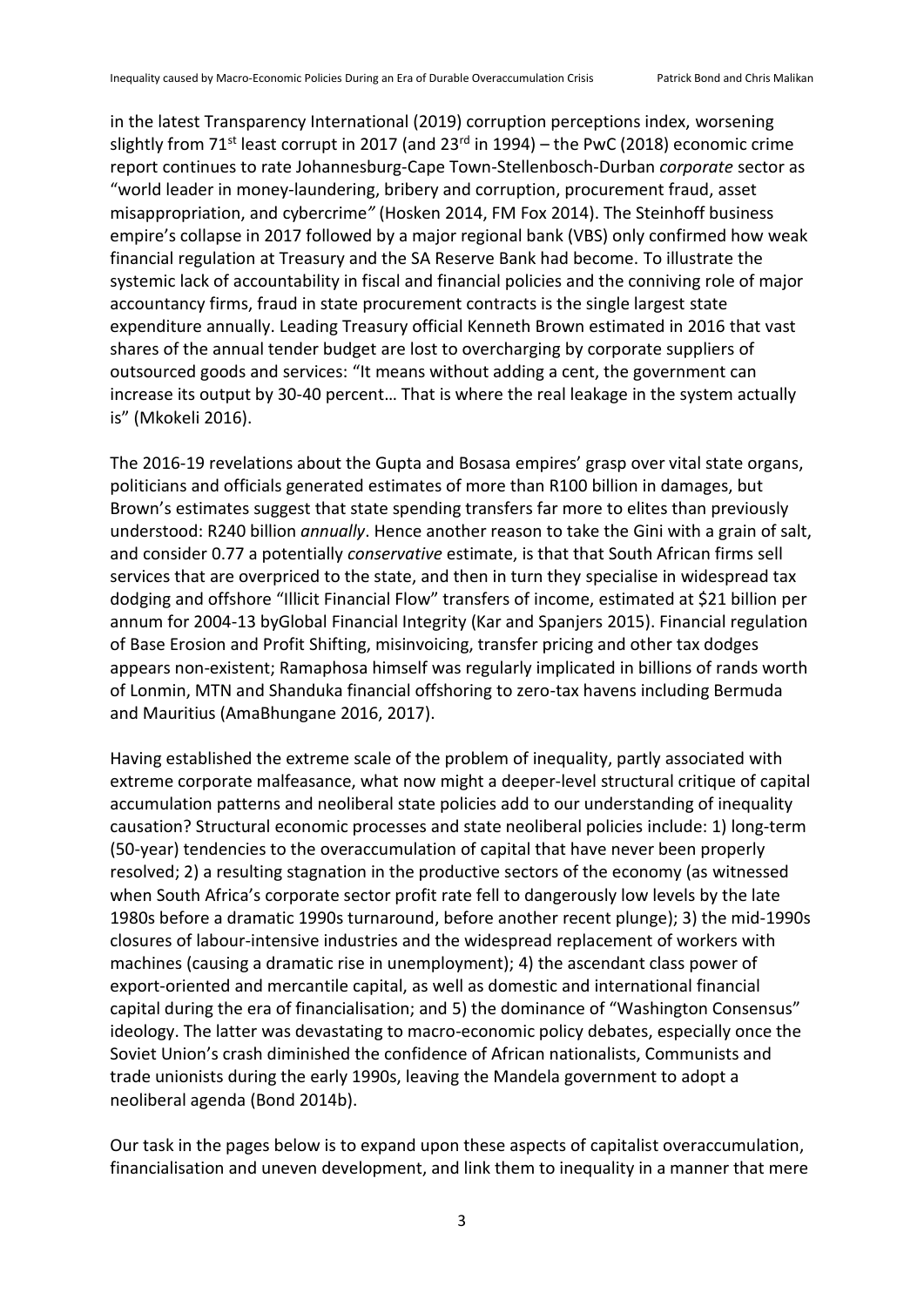reformist gestures (of a Keynesian and social democratic character) have had problems in grappling with. As Stavros Mavroudeas and Demophanes Papadatos (2018: 451) explain, identifying the roots of the inequality symptoms is vital, so to address policy in terms that transcend Keynesian framings:

The spectacular ballooning of the financial system during the recent decades of weak profitability and accumulation does not constitute a new epoch, let alone a new capitalism. Instead, it represents a familiar capitalist response to periods of weak profitability. This does not preclude the proliferation of new financial instruments, which lend specific new forms to a well-known capitalist process. The Marxist theory of crisis and fictitious capital offers an analytically and empirically superior understanding of this process.

Specifically in relation to that theory's application to the prior round of capitalist crises (from the early 1970s) that are understood to have kick-started both financialisation and globalisation, Simon Clarke (2001: 6) explains their deeper roots:

The growing pressure of international competition expressed not so much the internationalisation of capital, as the growing overaccumulation of capital on a world scale. Indeed the internationalisation of capital has continued to be the means by which capital has sought to overcome the barriers to accumulation as the more dynamic capitals, with the growing encouragement of the state, seek to conquer world markets. 'Internationalisation' is a threat to backward capitals, but it is also an opportunity for the more advanced. Similarly the speculative movements of international money expressed not the breakdown of earlier 'national' modes of regulation, but the uneven development of capital which underlay the growing imbalances in international payments which international capital was called on to finance.

The implications for tracking South Africa's deeper accumulation dynamics should be clear, since from the early 1990s, the more backward fractions of capital in the main cities' industrial districts were destroyed ('devalorised' in Marxist terms) by international competition. The overaccumulation tendency was then experienced again from the early 2010s, once the global commodity super-cycle peaked. In both cases, there were shifts in accumulation towards rentier and financial fractions, and the geographical implications of deindustrialisation and offshore capital movements also became acute. Using the Marxist theories of capitalist crisis formation, the simultaneous rise of fictitious capital (i.e. paper representations) and amplified uneven development, we might more rigorously tackle the vast problems faced by policy makers. For we contend that inequality can only be addressed in a manner that not only cuts against the grain of prevailing neoliberal public policy, but also that transcends typical Keynesian measures (e.g. Padayachee 2018 calls for merely a *temporary* imposition of exchange controls).

The next sections consider in more detail the core problem of overaccumulation crisis, followed by macro-economic policy choices: fiscal policy, monetary-financial processes and international economic relations. The conclusion confirms the combination of neoliberalism and tokenistic welfare, and points out precedents for alternatives based on 'commoning' – especially AIDS medicines and fee-free tertiary education – that transcend these barriers.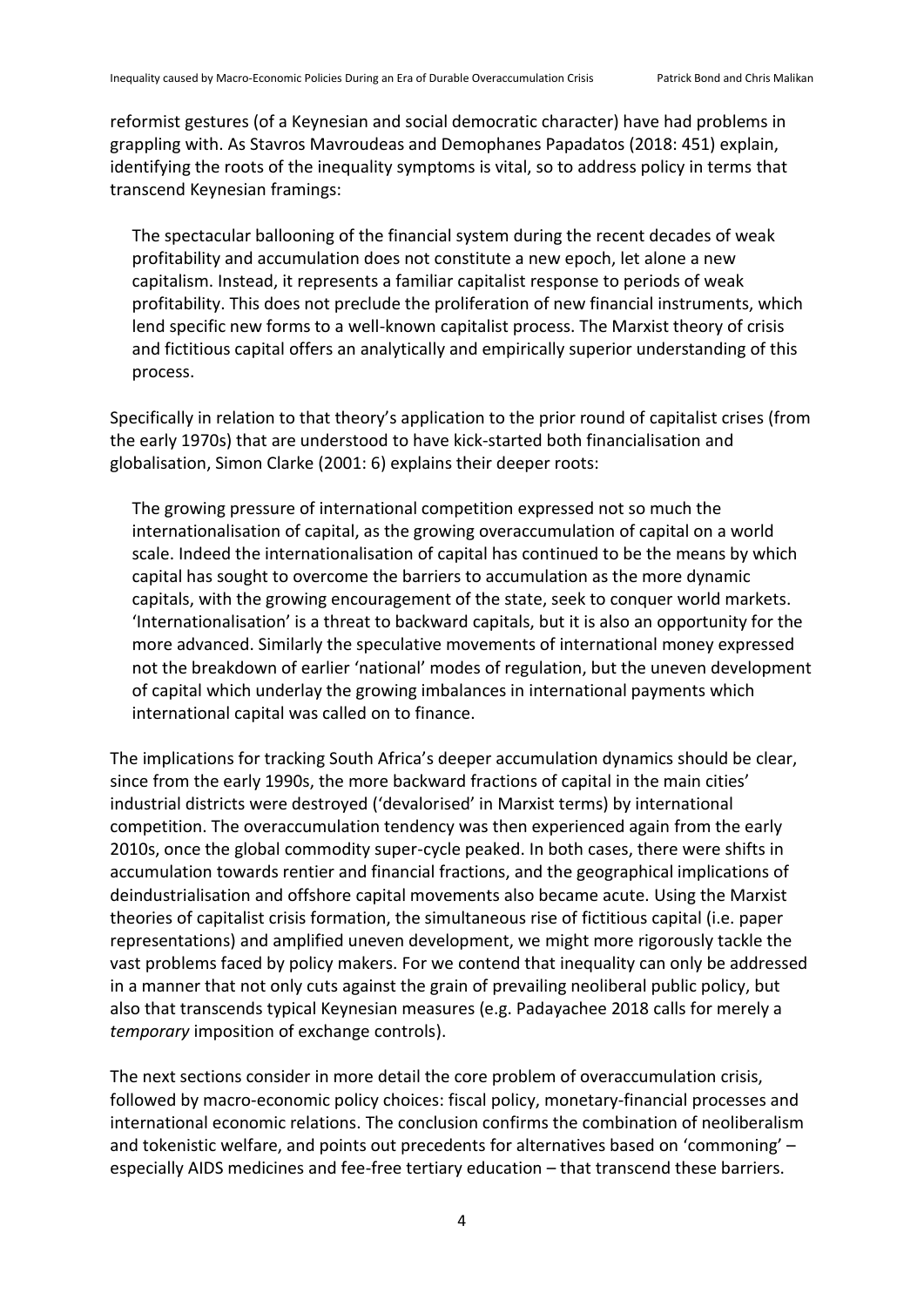#### **South Africa's overaccumulation crises**

The condition of overaccumulation builds up as the core logic within the capitalist mode of production. That logic emphasises the ever-increasing capital-labour ratio within production, which in turn is caused by both technological change and intercapitalist competition. Ever more concentrated and centralised capital facilitate the process. The dilemma for an individual capitalist is that in trying not to lose market share by producing less efficiently, there is a technological imperative to raise the ratio of machines to workers. However for capital as a whole, the resulting drive towards cutting-edge production means that the basis for profits extraction of surplus value ("living labour") – shrinks in relationship to the means of production ("congealed labour"). The capacity for making profits by taking advantage of the power relationship between capital and labour is therefore also diminished.

Overaccumulation has various symptoms. Given the intercapitalist competition within and between industries which leads to ever rising capital intensity and hence overproduction, there is a tendency for gluts to develop: high inventory levels, unused plant and equipment, excess capacity in commodity markets, idle labour and bubbling financial capital. The latter seeks rates of profit that are increasingly difficult to identify in the economy's real sector. Hence corporations shift profits from reinvestment in (overaccumulated) fixed capital into purchasing fictitious capital, a process that stalls the devaluation of the overaccumulated capital since credit displaces (across time) the need to pay for the goods and realise the profits (Harvey 1982).

More generally, capitalism responds to overaccumulation crisis tendencies in what is ultimately a self-destructive way, attempting to restore profitability through what Marx (1954) described as "relative" and "absolute" forms of surplus value extraction. The former is the even more rapid replacement of workers with machines in search of an advantage against competitors while the latter is a speed-up of the assembly lines and working hours, and the reduction in worker wages. But in addition, capital seeks ever more desperate means of shifting profits that would otherwise have been reinvested in plant and equipment, into new outlets with distinct geographical and temporal features. Uneven spatial development is exacerbated, and financial markets allow more creative (and risky) debt instruments to delay payment but to consume in the present as a means of mopping up the overproduction (Harvey 1982, Bond 1998).

Finally, in the search for profits, there are also means of squeezing non-capitalist systems (nature, mutual aid arrangements, the state's public functions, the role of women in social reproduction) in what has been termed by David Harvey (2003) – after originally theorising by Rosa Luxemburg (1913) – "accumulation by dispossession." So the crises caused by overaccumulation may as a result be displaced, through the techniques noted above: shifting the overaccumulation (through uneven geographical development), stalling the overaccumulation temporally (through financialisation) and stealing so as to accomplish accumulation by dispossession. However, only widespread devalorisation of the exposed capitals clears the decks for a new round of accumulation. (Such devalorisation happened in capitalist history most dramatically during the Great Depression and World War II.)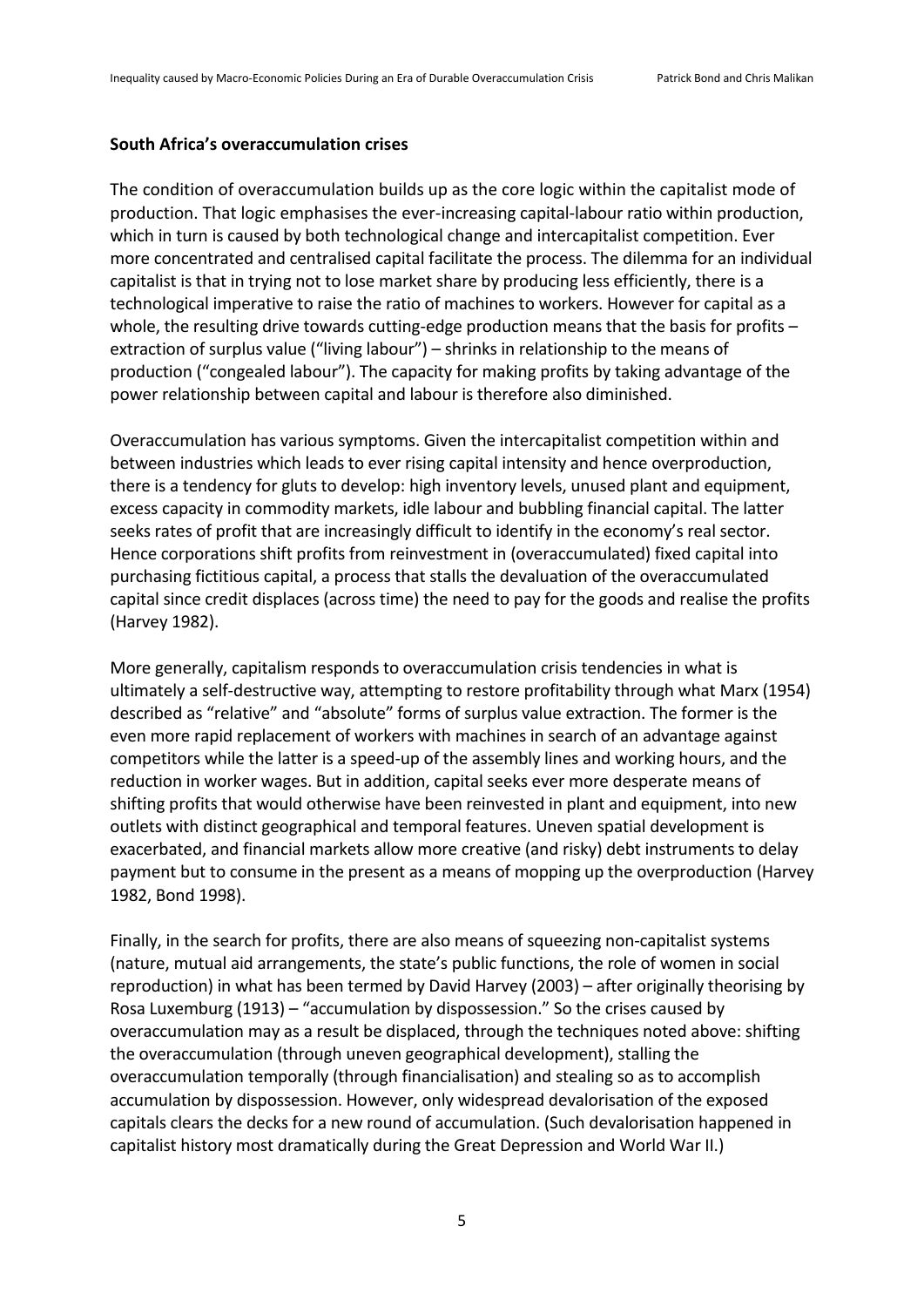How does overaccumulation reveal itself in South Africa? Quarterly estimates of the general rate of profit over 1960-2016 suggest the economy has experienced two major phase changes in the pace and rhythm of capital accumulation. The rate of profit exhibits a cyclical tendency to fall, mainly driven by the tendency of capital intensity to rise. The economy experienced a crisis of absolute overproduction of capital in the mid-1980s. This crisis was not only characterised by stagnation in the mass of profits, it was also characterised by a halt in capital accumulation. Thereafter, the rate of profit recovered primarily because of the fall in the capital-output ratio, although it failed to reach the levels seen in the 1970s. By 2012, the economy entered a new crisis of overproduction of capital characterised by stagnant profits and prolonged overaccumulation, which makes it impossible for economic growth to recover.

The analytical framework that South African policymakers use to set targets for policy is not capable of detecting the actual pace and rhythm of capital accumulation. The theoretical basis for assessing these rhythms of accumulation and overaccumulation can be discerned through the movements of profit rates, as argued by Heinrich Grossman (1992) in 1929, and subsequently elaborated by Anwar Shaikh (1992) and Lefteris Tsoulfidis and Persefoni Tsaliki (2016). These authors assume that the rate of profit tends to fall at a certain rate until it hits a point where the mass of profits are stagnant. At this point, according to Marx's *Capital*  Volume Three, there is an overproduction crisis. Shaikh proceeds from the general classical political economy view that the rate of capital accumulation is proportional to the rate of profit. He then posits that private investment equals capitalist savings from profits. A timevarying rate of profit signals when there is overproduction of capital. At that stage, the effects of macro-economic policies on the course of capital accumulation can be evaluated (Malikane 2017).

Quarterly fixed capital stock is a proxy for genuine capital accumulation (not including fictitious capital, i.e. the paper representation of capital). The perpetual inventory method proposed by Shaikh (2016: 847) allows us to calculate the quarterly rate of profit. The resultant quarterly rate of profit exhibits a tendency to fall, in a manner articulated by Marx in *Capital* Volume Three, Part Three. The main cause of the falling rate of profit is the increase of capital intensity of production (the "organic composition of capital"). This finding is consistent with the results from recent empirical Marxist research on Greece (Maniatis and Passas 2013).

The South African national account estimates of the real fixed capital stock for the aggregate economy shows a slowdown in accumulation from the mid-1980s to the mid-1990s. During this period, there was a crisis in a sense that there was no additional capital for purposes of capitalist production. Prinsloo and Smith (1997) note that "a contributing factor to the decline in the growth in real fixed capital stock during the 1990s is that the increase in gross fixed investment fell short of the growth in the depreciation allowance from 1989 to 1993." In Marxist terms, the crisis rate of profit was above the actual rate of profit, and the economy was experiencing an overaccumulation crisis.

Between 1960 and 1998, the profit share remained fairly constant, fluctuating around 0.495. Thereafter the profit share rose sharply in the early 2000s and started declining after 2007.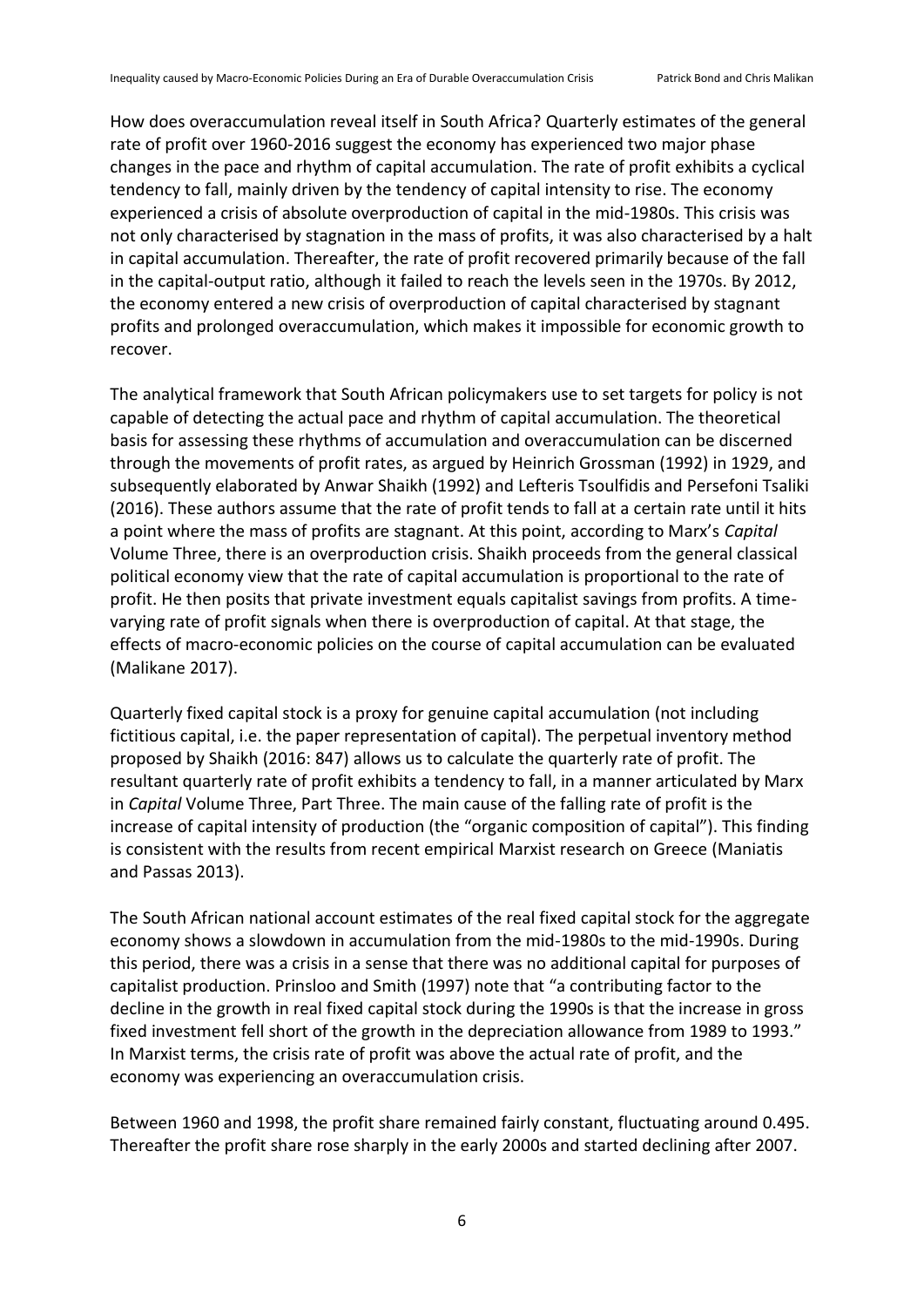On the other hand, from the early 1960s to the mid-1980s, the capital-output ratio rose persistently.



## **Gross Fixed Capital Formation, in constant Rands, 1960-2017**

Source: World Bank, <https://data.worldbank.org/indicator/NE.GDI.FTOT.KN?locations=ZA&view=chart>



### **The quarterly rate of profit 1960-2016**

Source: Malikane 2017.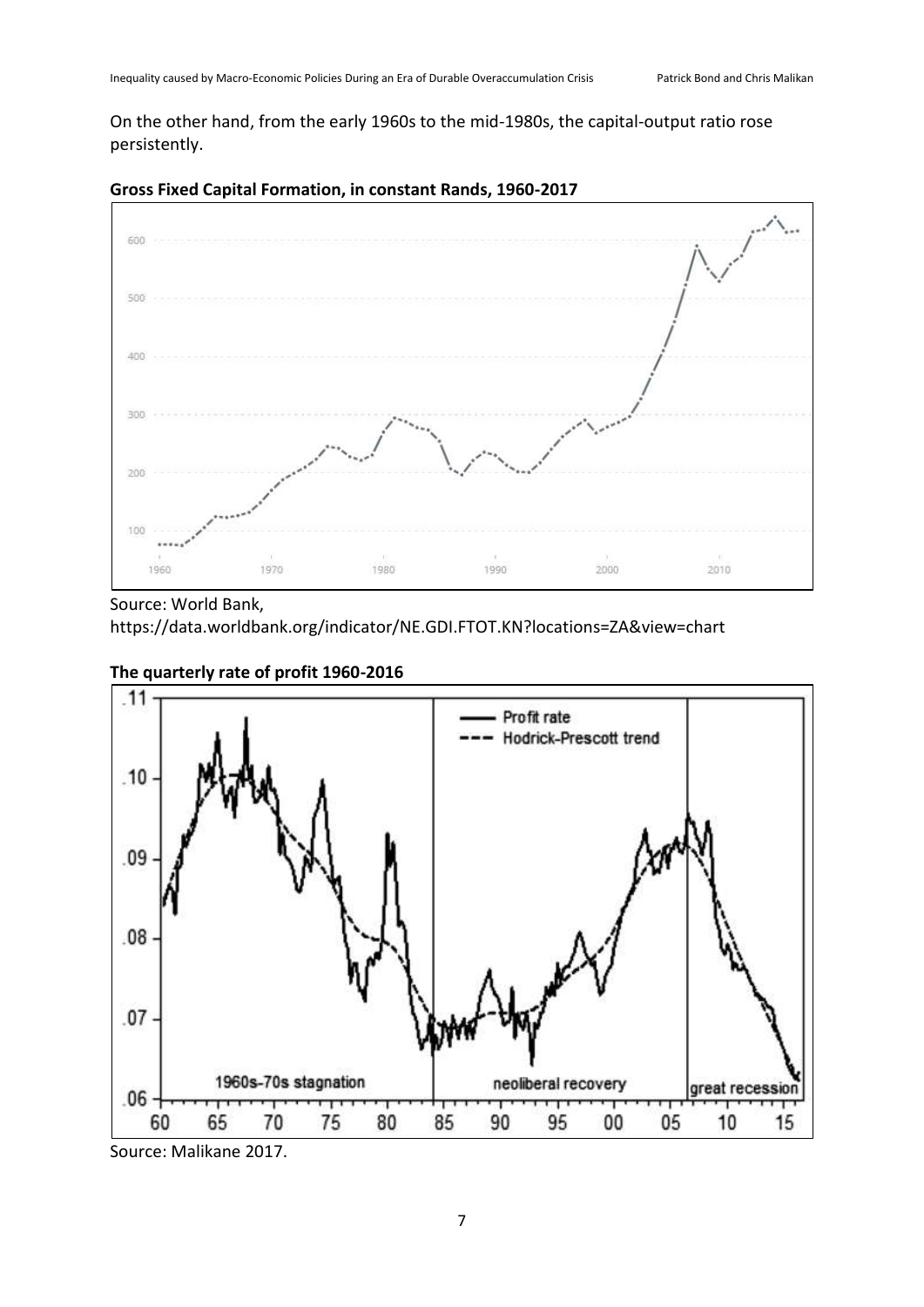

**Capital intensity and the profit share, 1960-2016 (2010=1)**

Source: Malikane 2017.



**The normal quarterly rate of profit, 1960-2016**

Source: Malikane 2017.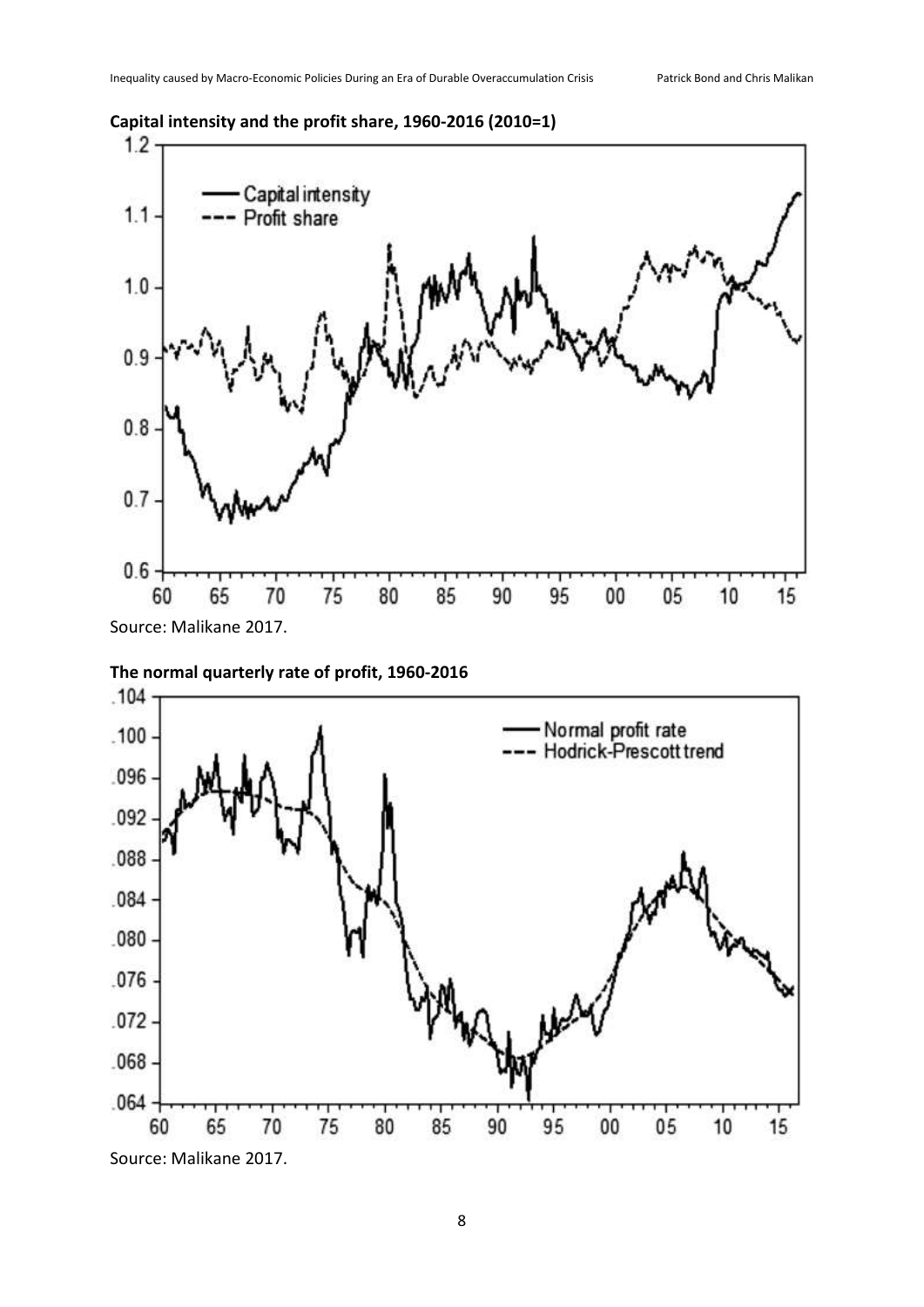

**The dynamics of capital intensity, 1960-2016** 

It is therefore the increase in capital intensity which explains most of the decline in the rate of profit between 1960 and 1984, a process also recognised by Nattrass (1989). During the neoliberal phase, the profit share remained fairly constant on average, but the capitaloutput ratio fell. Once again the recovery of the rate of profit over this period is largely explained by changes in the capital-output ratio. From 2002-2006, the profit share remained constant but the capital-output ratio continued to fall. During the great recession after 2008, the economy experienced both the fall in the profit share and the increase in capital intensity. The sharp increase in capital intensity at the onset of the great recession can be explained by the fact that the recession led to a sharp drop in output, which led to a sharp increase in the capital-output ratio.

The configuration of the components of the rate of profit after 2010 is similar to the one between 1982 and 1995. During this period, the economy experienced a crisis of absolute overproduction of capital. The historical minimum rate of profit that prevailed in 1984 was 6.6%, the same rate of profit prevailing in 2014. Nevertheless there is an important di¤erence between these two periods. During the crisis in the 1980s the profit share was slightly rising, but during the current crisis the profit share has been falling.

Lastly, consider the "normal" rate of profit, the long-run that would prevail if all capacity were fully utilised (Shaikh 2016: 826). Having controlled for fluctuations in capacity utilisation, the neoliberal recovery occurred in the early 1990s, corresponding to the beginning of the democratic era in South Africa. However, the extent of the recovery did not lead to as high a peak in the normal profit rate as in the 1960s.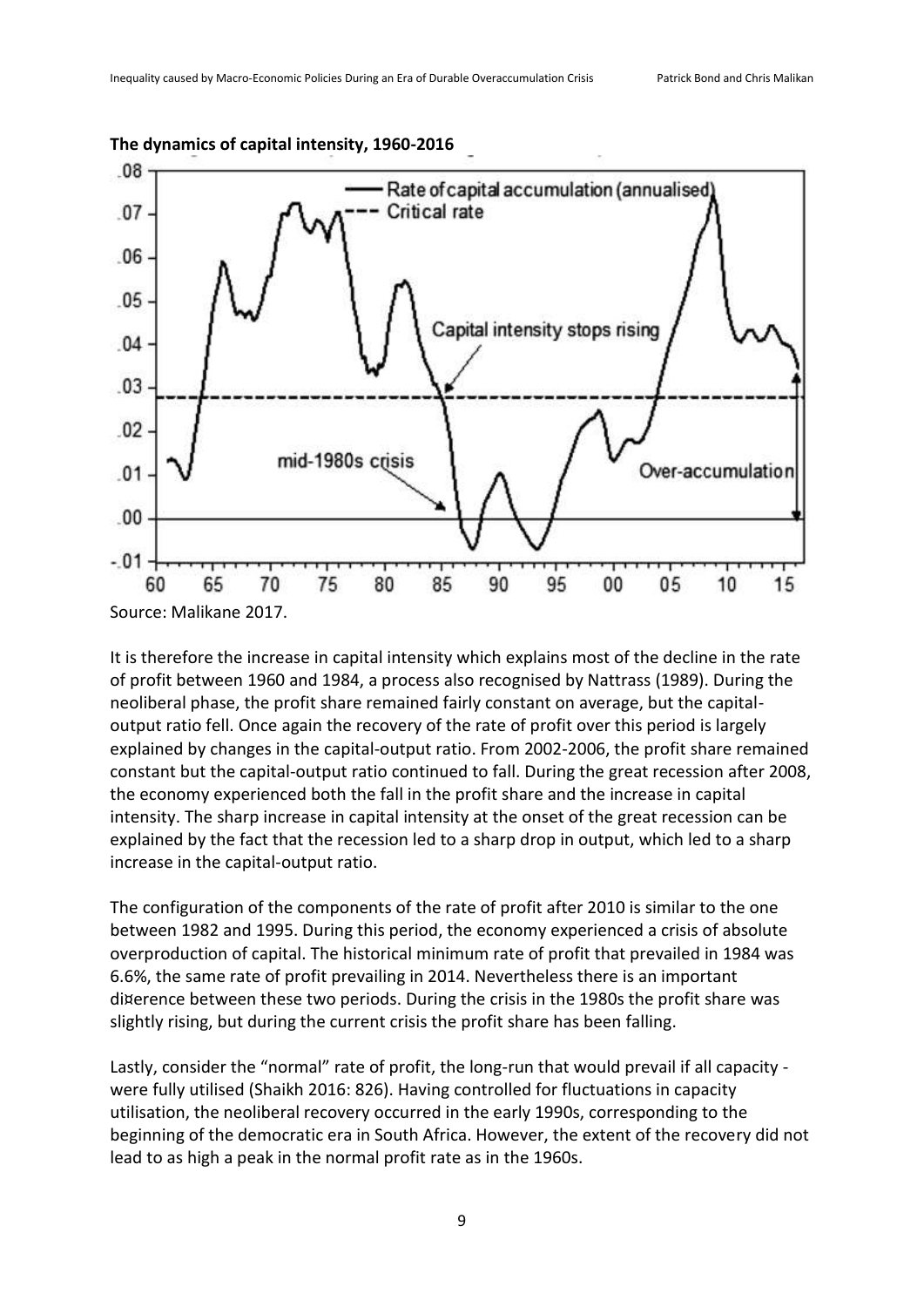Since 1960, South Africa witnessed two large shocks to the normal profit rate, both associated with a combination of conjunctural events. The first occurred between 1972 and 1976. In the beginning of 1972 there was an increase in the price of gold, which was one of the major exports for the South African economy. But the 1973 strike wave depressed profits followed in 1974 by the coup in Portugal, which posed a serious threat to the apartheid regime because it led to the independence of neighbouring Mozambique and Angola. The 1976 student uprising also depressed the investment environment.

The second shock in 1980 was due to the sharp increase in the gold price, but this was offset by workers' strikes, which also decreased profits. According to Sampie Terreblanche (2002: 342), the number of strikes and working days lost increased considerably from 1980 onwards and reached a new high point in 1982, when almost 400 strikes took place and 365 000 working days were lost. The sharp changes in the normal rate of profit therefore correspond to conjunctural political events that characterise the turbulence of the South African socio-economic formation. However, the underlying trend in the rate of profit remained downwards, and this falling trend in the rate of profit ultimately choked the growth of the mass of profits and, as Prinsloo and Smith (1997) note, capital accumulation became insufficient to cover depreciation between 1989 and 1993.

The same period witnessed a major political turning point in the struggle against apartheid. The formation of the anti-apartheid United Democratic Front in 1983 was followed by the formation of the trade union federation, the Congress of South African Trade Unions, in 1985. These major developments strengthened the political opposition to apartheid, which culminated in the release of political prisoners in the late 1980s and the ultimately the unbanning of the national liberation movements in 1990.

In a similar fashion, the current crisis, which in our framework began in the third quarter of 2012, was also accompanied by some political changes and developments, as well as the peaking of the commodity super-cycle after a final burst of prices in 2011. The first conjuncture that followed this peak was the massacre of striking mineworkers on the platinum mine at Marikana on 16 August 2012, followed by a wave of wildcat strikes in several industries. This caused divisions in the Congress of South African Trade Unions, which ultimately led to the expulsion of the largest union in the country, the National Union of Metalworkers of South Africa in 2014, and then the decision by the Food and Allied Workers Union to leave the trade union federation in 2016. In 2017 they founded the SA Federation of Trade Unions, which by 2019 claimed 800 000 members. Another conjunctural development was the establishment of the Economic Freedom Fighters (EFF) in 2013, largely composed of a youth breakaway from the ruling ANC. All these developments were coupled with sharpening divisions within the ruling ANC, and they contributed towards the poor electoral performance of the ANC in the 2016 local government elections.

To sum up the rhythm of overaccumulation, after the mid-1980s, capital intensity stopped rising. Overproduction had peaked in early 1984, and thereafter the rate of capital accumulation plummeted and fluctuated around zero. The overaccumulation crisis lasted for roughly two years, because the mid-1985 economic meltdown cleared away a vast swath of capital. More recently, although the current crisis of overproduction of capital started in late 2012, there is still a substantially positive rate of capital accumulation, with the IMF (2015,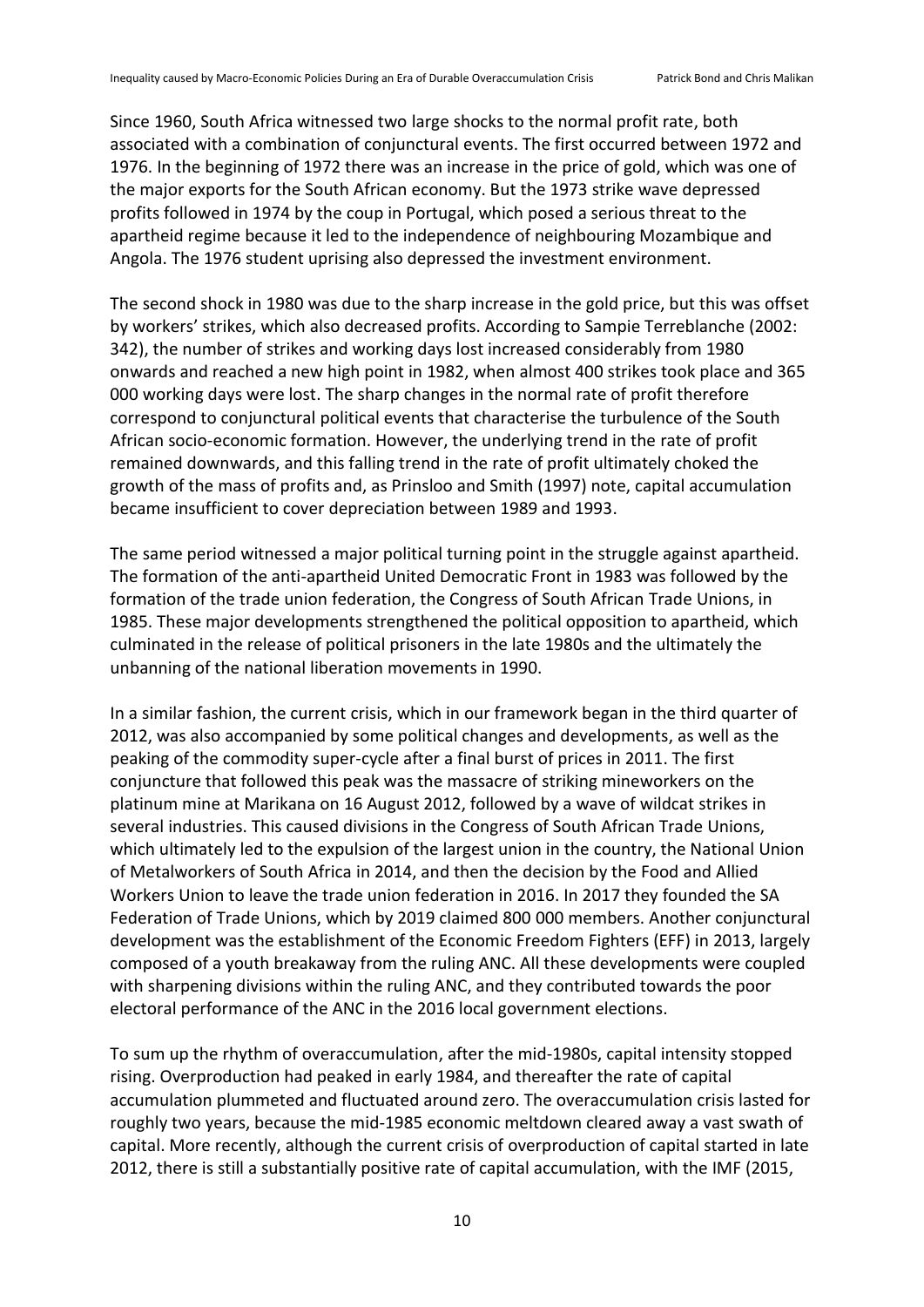2017) regularly reporting South African profit rates in the top five of advanced and emerging economies.

The plateau of most commodity prices until the 2014-15 crash allowed the extractive industries to drive what was still a substantially positive rate of capital accumulation. But that in turn signalled a much more prolonged overaccumulation crisis than in the 1980s. Then from early 2015, the rate of capital accumulation collapsed, as witnessed also in the share valuation crash of the world's main mining houses, most very active in South Africa. (The market capitalisation of Anglo American and Lonmin fell more than 90 percent in 2015, while Glencore and BHP Billiton dropped by more than 85 percent.) The prospects of a recovery in the light of this configuration of the rate of capital accumulation and the rate of profit are therefore non-existent. Thus the root of a country's macro-economic strength, which is the production and retention of surpluses, is in South Africa fatally diseased (Malikane 2017).

A more explicitly pro-business president, Ramaphosa, took state power from Zuma in early 2018. But in spite of Zuma's reputation for frivolous spending, corruption and other forms of economic carelessness, the Treasury and Reserve Bank were relatively insulated from 'macro-economic populism' (as was used to describe Venezuela under Chavez, for example). Indeed there have been very few if any changes in macro-economic policy between the two regimes. We can observe this, next, in considering fiscal policy, followed by monetary policy and international economic relations.

#### **Post-apartheid fiscal, monetary and international economic policies**

When white capital broke from the white state to join forces with the neoliberal factions of the ANC during the early 1990s, this was an opportunity to shape public policy in their interest, as one of the central means of restoring profitability. The demise of the Soviet Union had removed all confidence from the ANC's left factions, and the near-bankrupted Treasury was awarded an investment grade by credit ratings agencies in 1994, thus subjecting South Africa to much international financial pressure. In late 1993, an International Monetary Fund (IMF) loan of \$850 million had cemented the more neoliberal elements of the apartheid government's budget. Following South Africa's longest-ever depression, from 1989-93, and with private gross fixed investment still at desultory levels through the 1990s, the new government was subject to a barrage of advice for re-entry to the world economy, in search of elusive Foreign Direct Investment. (In the years prior to the commodity super-cycle, it was only in 1997 that a momentary uptick recorded, when a third of Telkom was sold to Malaysian and Texan investors.)

Out of apparent desperation once the Rand crashed in early 1996, the RDP office in the presidency was shut down and by mid-1996, a team comprised of local neoliberal economists (all white) and two World Bank economists devised the Growth, Employment and Redistribution (GEAR) policy. A budget deficit cut-back from 9 percent of GDP ratio to 3 percent – the European Union standard – was the GEAR target. By 1998 fiscal austerity was being felt in many of the line departments, thus adversely affecting service delivery. To broaden the revenue base, the IMF had promoted the imposition of a Value Added Tax (VAT) in 1991 instead of more progressive taxes. While Imraan Valodia and David Francis (2018)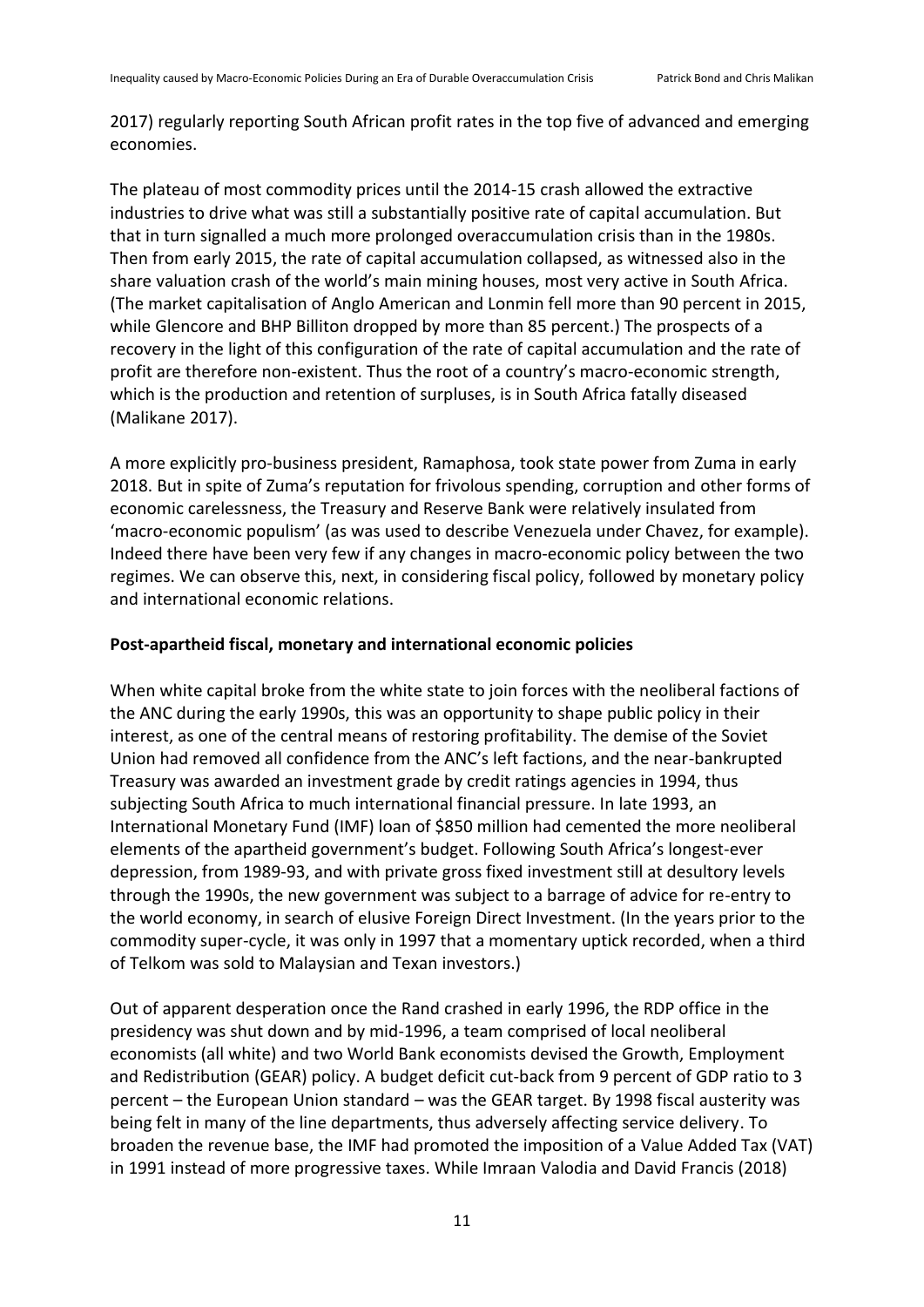argue the zero-rating of basic foodstuffs makes VAT increases relatively more favourable to poor than rich consumers, revenues could be more equitably raised under a strategy of higher direct taxation on corporations and the rich.

During the 1990s, several other macro-economic compromises exacerbated the fiscal squeeze. These including repayment of \$25 billion in apartheid-era foreign debt; cuts in the primary corporate tax rate from 56 percent to 38 percent during the 1990s (and then down further, to 28 percent by the early 2010s); falling customs duties and tariff revenues once South Africa joined the General Agreement on Tariffs and Trade on adverse terms in 1994; and the decision to allow wealthy South Africans to remove their apartheid-era capital to offshore sites. The latter entailed the 1995 cessation of the Financial Rand (Finrand) dualcurrency exchange control system, mainly liberating the richest South Africans to remove their wealth forever; and the 1999-2001 permission given to some of the largest firms on the Johannesburg Stock Exchange (JSE) – AngloAmerican, De Beers, Old Mutual, SAB/Miller, Mondi, Investec, Didata – to relist their primary financial homes in London and New York. (Earlier individual permissions to remove apartheid-era capital had been given to BHP Billiton – formerly Gencor – as well as Liberty Life insurance.) Prescribed assets on institutional investors (to require purchase of state securities) had earlier been phased out, and the two big mutual insurance companies – Old Mutual and Sanlam – were allowed to switch to private ownership, thus compelling the state to source its domestic borrowings in a more expensive financial market than during apartheid.

Fiscal expenditure was never strong enough to offset these biases, because due to the pressure from international credit ratings agencies plus intrinsic conservativism in Treasury, social spending as a share of GDP was in post-apartheid range of 5-8 percent, compared to a 22 percent average of the world's 40 largest economies (only four countries were lower – India, Indonesia, Mexico and China – while France and Finland maintained social spending of more than 30 percent of GDP [OECD 2016]). This reflected fiscal choices within the Treasury, for at the same time, state spending/GDP did rise from its 2003 low point of 24 percent to 33 percent by 2018 (with a deficit level of just over 4 percent). Meanwhile, aggregate public debt as a share of GDP soared from 27 percent in 2009 to 53 percent in 2018, as a result of stagnant per capita GDP growth over the period. The makeup of public spending was simply not sufficiently redistributive to take advantage of low-income consumer's much lower leakage of spending than, for example, the wealthier citizens and corporations prone to purchasing luxury imports or park their savings in unproductive, speculative sites like the JSE, where there is little if any relationship to real-economy investment. Other biases in fiscal policy include health spending, where the wealthy receive tax write-offs for private medical expenses, as well as corporate concessions on municipal services tariffs and electricity (Special Pricing Agreements are especially generous to two giant mining houses, BHP Billiton and Anglo American, whose per unit cost of power is one tenth the rest of society). The extractive-industry corporates are also lightly taxed – through royalties and income taxes – on their depletion of non-renewable resources, which also exceeds \$20 billion per annum (Bond 2018). These are just some of the ways that 'corporate welfare' exceeds the state's social spending.

In addition, much fiscal activity that should be inequality-reducing, such as schooling, is not in South Africa. Sometimes that reflects the apartheid legacy in which those with closer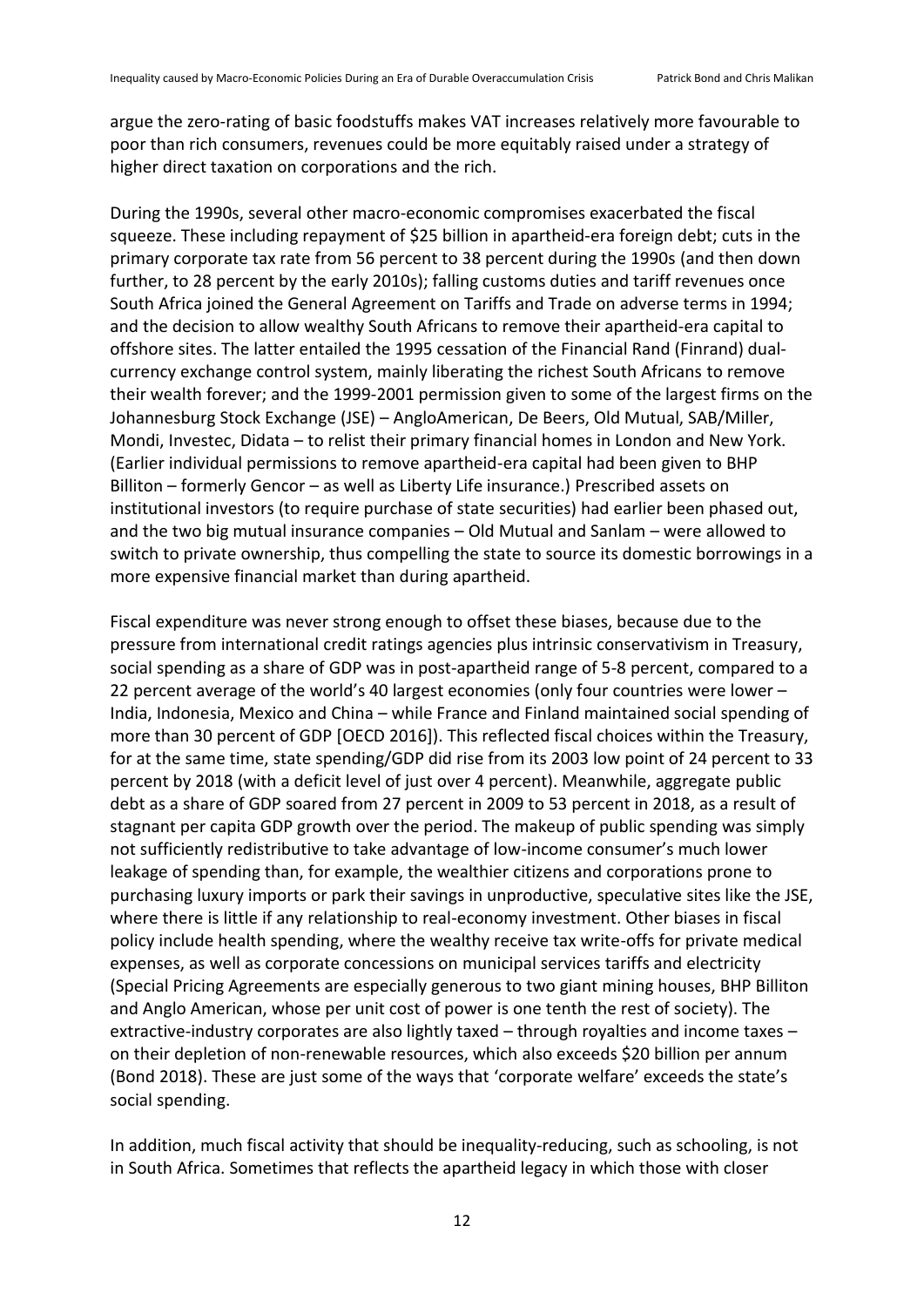proximity to good state services maintained them after 1994 as a result of residential resegregation processes. As a result, there is regular rubbish collection in traditionally white neighbourhoods, but none to speak of in shack settlements where a third of a typical city's residents live. Because the catchment area for schools also reflects this geographical bias, experts argue that public education – typically taking 15 percent of the South African national budget annually – does not reduce but cements inequality (Spaull 2013). Another reflection of privileged geographical location leading distorted fiscal policy and inequalityexacerbating outcomes, is state economic infrastructure funding. So too does state spending on defence, public order and safety – because geographically there is more money spent in rich than poor areas to protect property and residents, but also in terms of defense spending, the wealthy have more to lose if national sovereignty is violated militarily. A final category of fiscal spending that amplifies class power is debt servicing, since financiers and other wealthy bondholders benefit most, as a result of South Africa's historically-high real interest rates.

All of these considerations (and many others) reflect a long-standing dispute (Bond 2015; Forslund 2016) with the World Bank (2014, Woolard et al 2015) regarding a supposed 'highly redistributive' impact (from rich to poor) claimed by the Bank and many important allies in their fiscal analyses. Woolard et al (2015) argued that the Gini Coefficient falls from 0.77 to 0.59 thanks to Pretoria's 'comprehensive' expenditures, which include state education and healthcare spending. In 2016, the Bank (2016, 151) estimated that a reduction in inequality by "over 7 points in the market income Gini" occurred through fiscal policy. By 2018, however, the IMF (2018b) admitted that such analysis "excludes important taxes (i.e., corporate income, international trade, and property taxes) and spending categories (i.e., infrastructure investments)…" With such vast gaps, not to mention the other points discussed above, the Bank analysis suggesting a redistributive state simply falls apart.

Similar concerns must be expressed about monetary policy. Indeed, by allowing the current account deficit to soar after 2001, as a result of a new stream of profit and dividend outflows associated with the relisting of major firms on the foreign stock markets, much higher levels of foreign indebtedness were then required to pay that outflow. The inherited \$25 billion foreign debt (of all borrowers) soared to more than \$183 billion by 2018. And this, in turn, required South Africans to pay a higher real interest rate than ever before, typically amongst the top five in the world for 10-year securities amongst several dozen countries that sell these in international markets.<sup>1</sup> This premium was paid long before junk ratings were imposed from April 2017.

Historically, the late 1980s witnessed a sharp turnaround from counter-cyclical to procyclical monetary policy, once a neoliberal (Chris Stals) replaced a more politically-sensitive Reserve Bank Governor (at crucial moments, Gerhard de Kock had kept rates low to please the Pretoria regime). The dramatic rise in real interest rates in 1989 was exacerbated in 1995, by another ratcheting of real interest rates as a result of the Finrand liberalisation: to compensate for the outflows (benefiting the wealthiest), the Reserve Bank's high returns to inflows hurt all debtors. Those included a new (often first) generation of black borrowers,

 $\overline{\phantom{a}}$ 

 $1/2$  A few countries paid higher rates at times: Greece in the early 2010s. Argentina and Turkey during crises, and even Brazil and Russia. Pakistan and Indonesia were occasionally higher, but even Venezuela's interest rate was usually lower.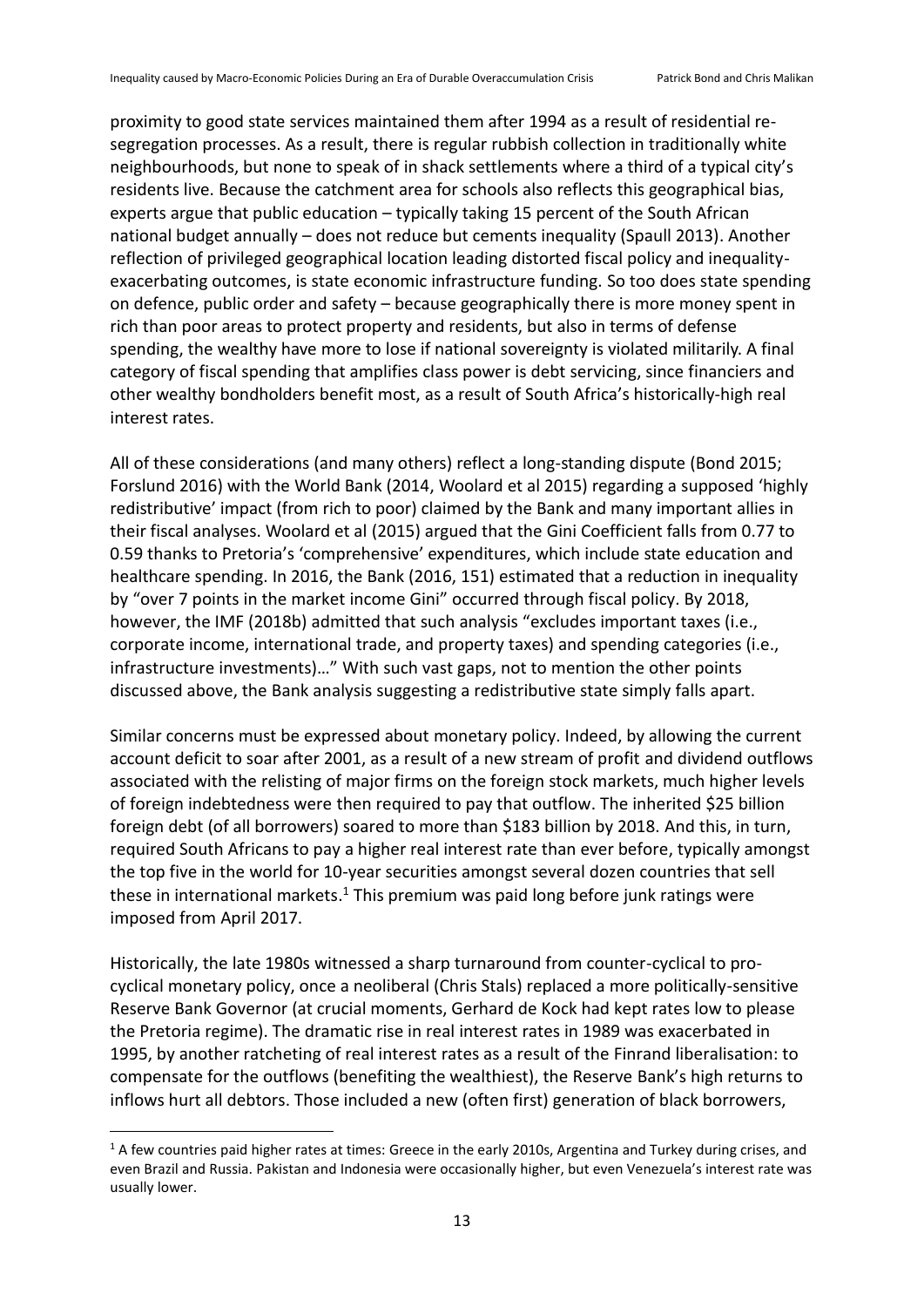and the April-September 1998 crash of the Black Chip shares on the JSE was even greater than the stock market's overall 45 percent fall from peak to trough. As the crash unfolded and Mboweni was selected as Stals' understudy and eventual replacement, the currency also collapsed once Russia defaulted on its foreign debt, confirming the fragility in emerging markets. After spending the country's hard currency attempting to defend the Rand's value, Stals gave up and instead simply raised interest rates by 7 percent within two weeks. The shock rise followed a steady increase in the real interest rate the Reserve Bank charged its own borrowers (the repo, or repurchase rate) from 2.5 percent in 1993 to 12.5 percent in 1998. That increase exacerbated bankruptcies (the repossession rate) for black business borrowers who had collateralised their debts with stock market shares. Hence the 1993 and 1996 decisions by Constitution drafters to give the SA Reserve Bank formal 'independence' were, in those respects, extremely costly to the society.<sup>2</sup>

Interest rate management is not only aimed at keeping money inside the country. In orthodox hands, a monetarist perspective considers money supply the driver of internal prices. Thanks to the Reserve Bank's high interest regime since 1995, inflation never reached the levels of the 1980s, and indeed in recent years, Consumer Price Inflation was reduced to 5.1 percent for the wealthiest fifth of the population over the 2009-17 period. However, for the poorest two thirds of South Africa, it was nearly two full percentage points higher, according to the IMF (2018a, 76), partly as a result of higher administered prices (especially electricity) and food prices as drought periodically cut domestic supply.

Another aspect of monetary management (considered in the broadest terms), is the financial system's supervision and regulation. The 'Quantitative Easing' loose-money strategy adopted by the North's central banks from 2009-15 was based, first and foremost, upon ensuring banks would survive the Great Recession, and secondly, upon the need to artificially reflate global effective demand. In South Africa, supervision and regulation of the financial system always received praise from the World Economic Forum (2017) *Global Competitiveness Reports,* usually ranking in the world's top ten.

But in reality, there are major problems with supervision and regulation, as witnessed in the delinking of the South African financial system from the real economy. Reflecting the financialisation process that was explained in theoretical terms above, South Africa's overaccumulated capital has not been reinvested, in the form of profit streams plowed back into plant and equipment. The main way the financial markets have taken over such flows of idle capital, is through a level of stock market overvaluation, an 'irrational exuberance' (as Alan Greenspan termed this process in the U.S.) that is the world's worst, measured using the Warren Buffet Indicator. By that measure, which is a national stock market's aggregate share value to GDP, the JSE grew rapidly through January 2018, reaching a ratio (350%) higher than any other ever measured, 3.2 times higher than the world average. Although real estate markets were adversely affected by the 2009 recession and subsequent political

 $\overline{\phantom{a}}$ 

<sup>&</sup>lt;sup>2</sup> The opposite philosophy, monetary laxity, was being practiced next door in Zimbabwe by a Reserve Bank governor, Gideon Gono, who was Robert Mugabe's personal banker. From the early 1990s until 2009, the effect was a degeneration of the currency's value to the point it was replaced by the US dollar, after a bout of intense hyperinflation. The extent of Reserve Bank 'independence' is mainly a euphemism for the extent to which the individuals in charge are committed to protecting the currency's value against inflation, which in Gono's case was secondary to lubricating the Mugabe patronage machine.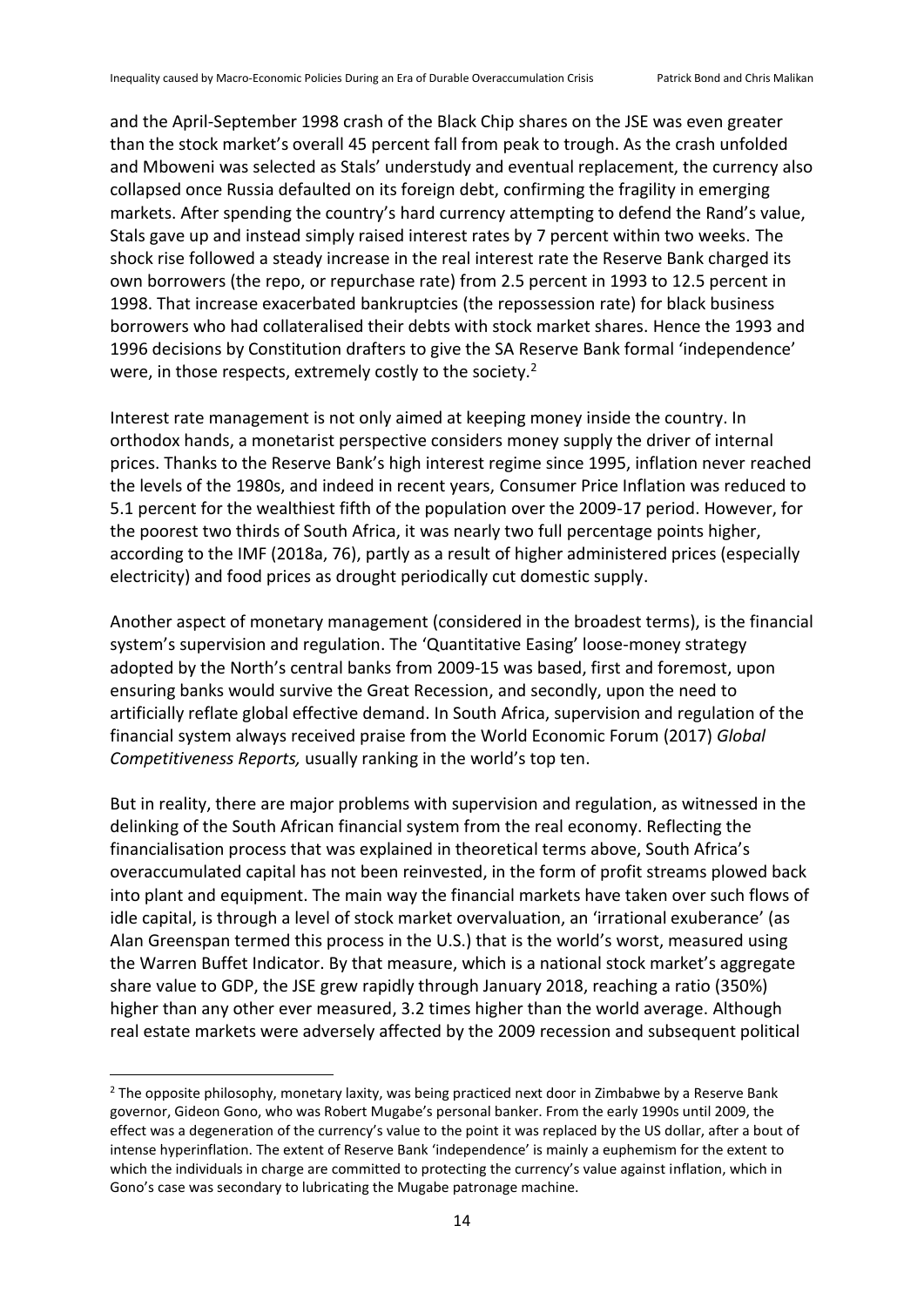uncertainty, from 1997-2008 South Africa's landed property grew faster than any other in the world, twice as high the second largest bubble market, Ireland's (*The Economist* 2009).

Had there been political will, the Treasury and Reserve Bank could have addressed these bubbles, since many were based upon the chaotic search for financial returns. For example, a "Henry George Tax" on undeveloped land would have lowered the returns to speculative acquisitions, and a strong mode of forced class-integration within residential projects – so that affordable housing is mixed with luxury accommodation – would have prevented so much investment money in upper-income gated communities. There could readily have been "Tobin Tax" disincentives for financial transactions above a certain value (even Zimbabwe applied such a tax  $-$  of 0.02 percent on every bank transaction  $-$  although without any real attempt at progressivity, hence it was universally despised).

However, in contrast to what was possible (sometimes termed "financial repression"), some of the main regulations pertaining to financial were deregulated, sometimes even out of existence. These included the Finrand dual exchange-rate to penalise offshoring; the corporate listing requirements; the building societies' domination of home mortgage bond lending; and the very existence of the major insurance companies Old Mutual and Sanlam as mutual societies. In the case of usury rate protections against excessive interest rates (especially on small loans), major exemptions were made to existing regulations. 3

Along with the relatively high interest rates paid to savers due to conservative monetary policy, these processes had the effect of intensifying inequality, as wealthy South Africans externalised their assets and as the mutual ownership that had preserved working-class wealth for generations suddenly reverted to private ownership of existing shareholders. Several banks that were on the verge of failure were merged thanks to a generous Reserve Bank bailout loan, creating the Amalgamated Banks of South Africa. (Smaller banks were not so fortunate, as no bailout was considered for the African Bank or VBS in recent years.) Pension funds that required longer-range investment consideration were converted to provident funds that could be drawn down by beneficiaries overnight.

Moreover, the degree to which the regulators' oversight was inadequate to the task of maintaining financial system coherence was illustrated repeatedly by banking scandals. For example, Illicit Financial Flows unveiled by data leaks – scores of rich South Africans people and firms named in the HSBC, Panama Papers and Paradise Paper scandals from 2015-17 – were never acted upon. At least 17 banks were involved in the manipulation of foreign currency transactions; but their exposure in 2016 occurred in the Competition Commission, not the Treasury or Reserve Bank. The financial accountancy profession became a laughingstock, for repeatedly giving positive ratings to companies Steinhoff, VBS bank and African Bank.

 $\overline{\phantom{a}}$ 

<sup>&</sup>lt;sup>3</sup> Financial regulation had been lax in an earlier era, when the racial restrictions on lending to black customers for urban housing were lifted. An estimated 400 000 mortgage bonds were issued from 1984-87, but the subsequent rise in real interest rates on those loans, from -6 percent in 1987 to positive 7 percent by 1989, left 40 percent in default or deep arrears. Township housing was subsequently 'redlined' until the early 2000s, in spite of the new government's primary objective of 'normalising' the housing finance market through a variety of bank-friendly policies and subsidies (Bond 2000).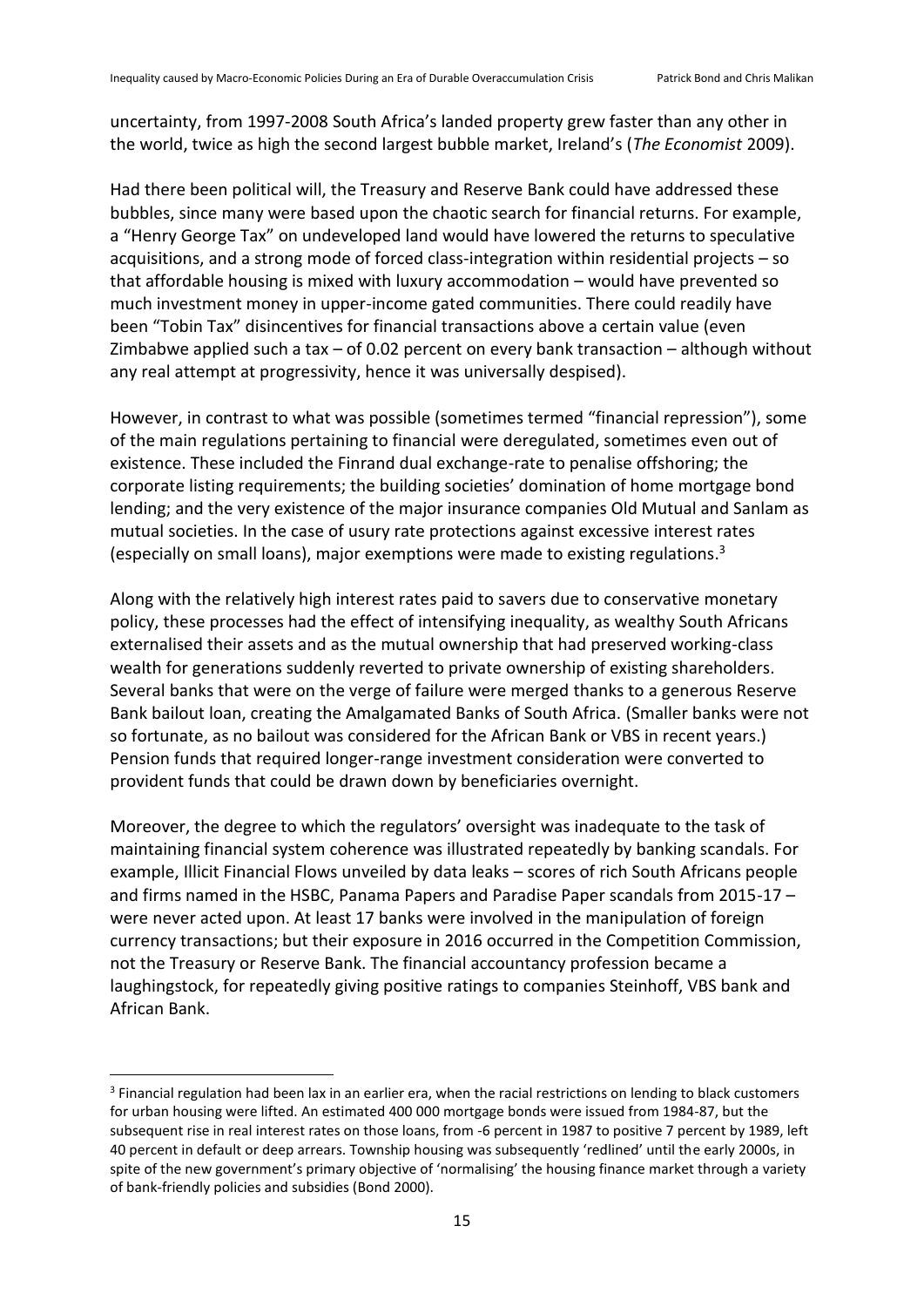Supervision and regulation were also weak when it came to consumer indebtedness, until the 2005 National Credit Act tightened lending requirements. But inadequate protection against informal lenders remains a major problem, because with a lower share of the postapartheid national surplus going to labour as opposed to capital (a 7 percent relative decline from 1994-2016), the working class became overindebted. The crisis year was 2008 because of rapid interest rate increases, although they were then partly reversed as the global financial meltdown unfolded. In 2004, household debt/GDP was 55 percent, but soared to nearly 90 percent in 2008, before declining to 70 percent today. In 2017, the National Credit Regulator (2017, 43) recorded nearly 25 million credit-active consumers, of whom 15 million "were in good standing, while the balance of 9.69 million (39 percent) had impaired records." Indeed, the debt of the bottom decile of the population rose to a full third of household asset value by 2015 (IMF 2018a, 76), while for the top decile it was only 9 percent. Differential pricing of financial services means that wealthier borrowers pay lower rates (and get higher rates when savings), compared to the micro-finance industry that lends to poor and working-class people. The IMF (2018b, 18) study of financial markets confirms that "bottom quintile households account for 33 percent of loans from 'mashonisas' (highercost informal lenders) compared to 8 percent for the top quintile."

In sum, not only was neoliberal fiscal policy unhelpful for redistribution, with a few exceptions. In addition, the monetary and financial management of South Africa's economy was characterised by supervisory laxity, deregulation, corporate corruption and excessive financial speculation. These aspects of inequality-amplifying macro-economic policies were, in turn, exacerbated by South Africa's increasingly vulnerable relationship to a volatile world economy.

The main post-apartheid policies that reflected the excessive power of international economic relations – in relation to domestic policy sovereignty and the potential to lower South Africa's inherited class, race and gender inequality – were the \$25 billion apartheid debt repayment; the relationship with the Bretton Woods Institutions (both an IMF loan and World Bank policy advice); ascension to the World Trade Organisation, which compelled lower tariffs on manufactured goods; exchange control liberalisation; and the delisting of the main Johannesburg and Cape Town corporations (Saul and Bond 2014).

Defenders of the ANC's turn to globalisation point to the commodity super-cycle upturn starting in. South Africa's four main mineral exports – platinum, coal, iron ore and gold – did exceptionally well from 2002 until the crash of 2015, although prices reached peak level in 2011. Unfortunately for South Africa, however, the firms controlling these minerals required their payments to be made to international head offices in foreign currency, so the profits, dividends and interest ('balance on income') component of the current account deficit soared to a high of 7 percent of GDP in 2009, and subsequently were in the negative 2-3 percent range (IMF, 2018a:17). Yet South Africa's net foreign investment position is positive (since 2014), in part because Naspers bought a third of Tencent for a tiny fraction of its late 2010s' peak \$572 billion market capitalisation (though it fell to a January 2019 valuation of \$430 billion due to Chinese regulatory tightening in mid-2018). In other words, exchange control liberalisation has permitted the likes of Naspers to retain earnings in overseas shares or leave those profits abroad. Worse, further outflows are occurring at a more rapid pace, the wake of the February 2018 decision by Treasury to permit an additional \$38 billion of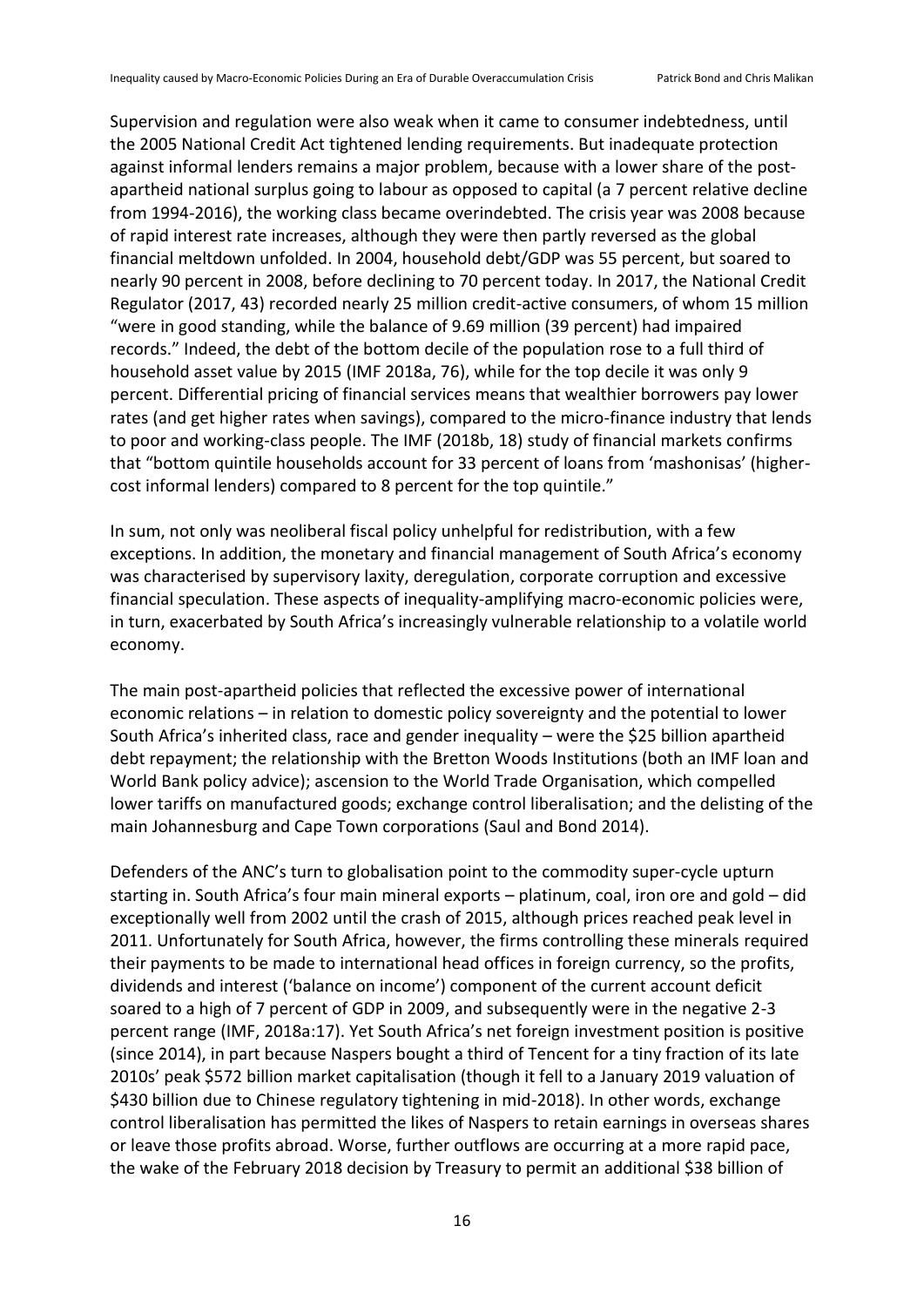institutional investor funds to move abroad (exchange controls on these funds were relaxed from a 75 to 70 percent local investment requirement). Yet with just \$50 billion in reserve holdings of hard currency, the IMF (2018a: 35) correctly termed these "below adequacy" by at least 30 percent: "External risks include large gross external financing needs, and a current account deficit financed by flows that are prone to sudden reversals in response to abrupt changes in global financial conditions and sovereign credit ratings. Disruption in trade flows and a fall in commodity prices would worsen the twin deficits and dampen growth."

#### **Conclusion**

The macroeconomic policies discussed above may work for a few East Asian countries able to run current account surpluses and not suffer from extreme financialisation, commodity price volatility, world-leading corporate corruption, the highest unemployment rate in the industrialised world, 65 percent poverty, durable racism, gender superexploitation, and the sustained overaccumulation of capital. The world's worst inequality is, in many respects, a direct casualty of the combination of underlying capitalist crisis tendencies – 'structural' in nature – and neoliberal public policy, a matter of 'agency.'

The policy implications of overaccumulation, as derived from the analysis above, include the inability of the state to impose fiscal austerity without harming capital accumulation. The crisis of overaccumulation cannot be effectively tackled using fiscal policy; however, the state's ability to raise the mass of profits through austerity and tax cuts is of concern. Amplifying such a policy in coming months and years, via public spending cuts, would generate such fury amongst the working class may have to be curtailed, which may lead to a political crisis.

Indeed, even on narrow economic grounds, fiscal austerity measures are contradictory, because they also reduce the critical rate of profit below the actual rate, which soon leads to an increase in capital intensity and puts downward pressure on the rate of profit (Malikane 2017). Greece, for example, has suffered a decade of austerity and still shows no sign of recovery, whether in state redistributive support or even the resumption of capital accumulation. The Keynesian strategy of simple fiscal expansion is therefore limited. But in addition, the shifting, stalling and stealing strategies adopted by capitalists in recent decades have limits in South Africa, given how extreme the social crisis has become.

But more worrying, the forces of resistance are similarly unable to construct a coherent response, mainly because their Polanyi-style (1944) 'double movement' strategies of resisting neoliberalism remain so fragmented. Exceptional victories were won not only in democratisation and deracialisation, but also in socio-economic struggles for AIDS medicines, free municipal services, improvements in formal labour contracts and free tertiary education. All these struggles continue, of course, because conditions of overaccumulation crisis, fiscal constraints, monetarism and vulnerability to international economic pressures together are formidable.

In economic terms, without some good fortune such as another commodity super-cycle to prop up mining or a Tencent-type acquisition to prop up fictitious capital, the mass of profits and the rate of capital accumulation will not recover. In the light of this, the tax base will not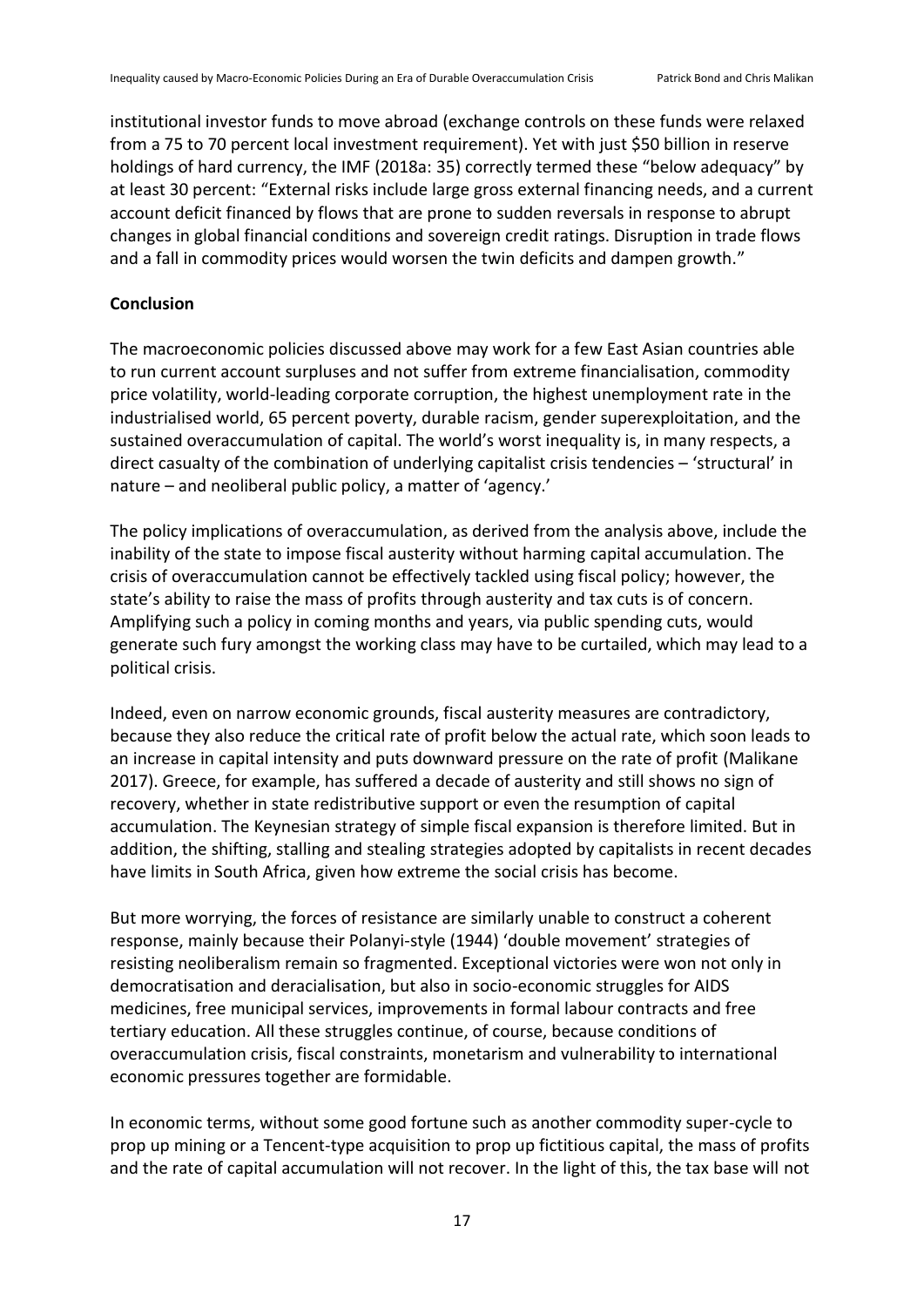grow and the public sector is likely to remain in a debt-trap. The foreign debt may be the biggest single worry, once the tide of 'risk on' international portfolio investment ebbs, as was the case in late 2008 and is no doubt on the immediate horizon.

The only answer to the dilemmas we pose above, is to connect-the-dots between the social struggles and community movements, to bring a more focused and militant labour movement into alignment, and to ensure the left political parties (especially the Economic Freedom Fighters, South African Communist Party and Socialist Revolutionary Workers Party) seek unity not distinction. In other words, a socialist solution is the only real resolution to the problems we have indentified in the crisis of overaccumulation and the adoption of neoliberal macro-economic policy.

#### **References**

- Bond, P. 1998. *Uneven Zimbabwe.* Trenton: Africa World Press.
- Bond, P. 2000. *Cities of gold, townships of coal.* Trenton: Africa World Press.
- Bond, P. 2002. *Unsustainable South Africa.* London: Merlin.
- Bond, P. 2003. *Against global Apartheid.* London: Zed Books.
- Bond, P. 2013. Water rights, commons and advocacy narratives. *South African Journal of Human Rights* 29(1): 125-143.
- Bond, P. 2014a. Tokenistic social policy in South Africa. *Transformation* 86: 48–77.
- Bond, P. 2014b. *Elite transition: From apartheid to neoliberalism in South Africa.* London: Pluto Press.
- Bond, P. 2015. Bretton Woods Institution narratives about inequality and economic vulnerability on the eve of
- South African austerity. *International Journal of Health Services*, 45(3): 415–42. DOI: 10.1177/0020731415584561.
- Bond, P. 2018. Ecological-economic narratives for resisting extractive industries in Africa, in *Research in Political Economy*. https://books.emeraldinsight.com/page/detail/Environmental-Impacts-of-Transnational-Corporations-in-the-Global-South/?k=9781787560352
- Bond, P., and M. Khosa. 1999. *An RDP policy audit.* Pretoria: Human Sciences Research Council Press.
- Clarke, S. 2001. The Internationalisation of Capital and the Nation State. Unpublished paper, Department of Sociology, University of Warwick.<https://homepages.warwick.ac.uk/~syrbe/pubs/washi.pdf>
- *Euromonitor* (2017). Income inequality ranking of the world's major cities, 31 October,
- <https://blog.euromonitor.com/2017/10/income-inequality-ranking-worlds-major-cities.html> FM Fox. 2014. 8 out of 10 managers commit economic crime in SA, PwC survey. *Financial Mail*, 20 February.
- [http://www.financialmail.co.za/fmfox/2014/02/20/8-out-of-10-managers-commit-economic-crime-in-sa](http://www.financialmail.co.za/fmfox/2014/02/20/8-out-of-10-managers-commit-economic-crime-in-sa-pwc-survey)[pwc-survey](http://www.financialmail.co.za/fmfox/2014/02/20/8-out-of-10-managers-commit-economic-crime-in-sa-pwc-survey)
- Forslund, D. . 2016. World Bank finds itself in a Gini fix. *Mail&Guardian,* 17 March.
	- http://mg.co.za/article/2016-03-17-world-bank-finds-itself-in-a-gini-fix
- Grossmann H., 1992. *The law of accumulation and the breakdown of the capitalist system.* London: Pluto Press. Harvey, D. 1982. *The Limits to Capital.* Chicago: University of Chicago Press.
- 
- Harvey, D. 2003. *The New Imperialism.* Oxford: Oxford University Press.
- Hosken, G. 2014. World fraud champs. *The Times*, 19 February.
- <http://m.timeslive.co.za/thetimes/?articleId=11053736>
- IMF (International Monetary Fund). 2016. South Africa: 2016 Article IV consultation. Washington, DC.
- IMF (International Monetary Fund). 2018a. South Africa: 2018 Article IV consultation. Washington, DC.
- IMF (International Monetary Fund). 2018b. South Africa: Selected issues. Washington, DC.
- https://www.imf.org/~/media/Files/Publications/CR/2018/cr18247.ashx
- Kar, D., and J. Spanjers. 2015. *Illicit financial flows from developing countries: 2004–2013.* Washington, DC: Global Financial Integrity.
- Kasrils, R. 2017. *A simple man.* Johannesburg, Jacana Media.
- Malikane, C. 2017. Profitability and crisis in the South African economy. Unpublished working paper. https://mpra.ub.uni-muenchen.de/76165/
- Maniatis T. and C.Passas 2013. Profitability, capital accumulation and crisis in the Greek economy 1958.2009: A Marxist analysis. *Review of Political Economy,* 25, pp.624-649.
- Marx, K., 1887 (1954). *Capital* I. London: Lawrence & Wishart.